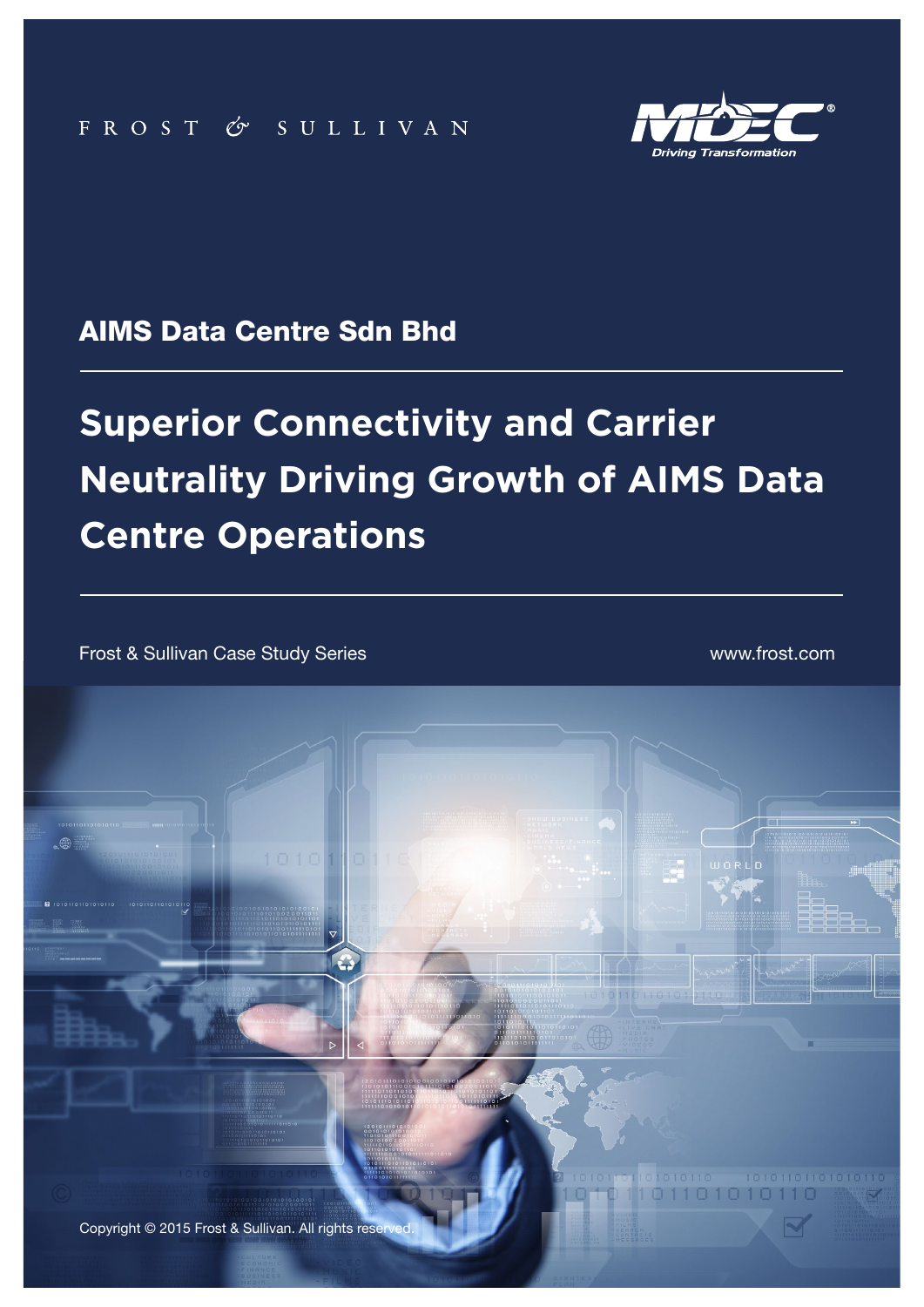## **GLOBAL BUSINESS SERVICES**

Globally, organisations that are optimizing their internal processes recognize the value of shared services or outsourcing models to achieve operational excellence and consistent user experience. By outsourcing non-core activities, companies now have the opportunity to focus more on value-added aspects of their business such as R&D, innovation and branding, while relying on experts in the field to manage the non-core areas. Based on Frost & Sullivan estimates, the global shared services and outsourcing (now known as Global Business Services) market is expected to grow at a CAGR of 6.5% to reach US\$625 billion by 2017.

Malaysia is emerging as a prominent player in the area of Global Business Services (GBS). Backed by strong government support, the booming sector has significant advantages to drive the industry further by attracting investments, and evolving to become a regional hub. This will help global companies consolidate their noncore operations and rationalise costs.

Through MDeC's Multimedia Super Corridor (MSC) Malaysia, the government has supported the growth of the sector. The table below provides a snapshot of MSC Malaysia's GBS sector.

| <b>REVENUE</b>                            | REVENUE GROWTH                                      | NO. OF COMPANIES                         | <b>JOBS CREATED</b>                                                      |  |
|-------------------------------------------|-----------------------------------------------------|------------------------------------------|--------------------------------------------------------------------------|--|
| <b>RM13.9 BILLION</b><br>(as end of 2014) | 36%<br>revenue growth in the<br>year 2014 over 2013 | 343 MSC GBS<br>companies<br>(as on 2014) | 76,989<br>value-add jobs created<br>by MSC GBS companies<br>(as on 2014) |  |

## **MALAYSIA: UNIQUELY POSITIONED**

Malaysia possesses some essential characteristics that make it unique and strategically relevant to become an important GBS hub to organisations aiming to incorporate GBS as a part of their business costs rationalisation.

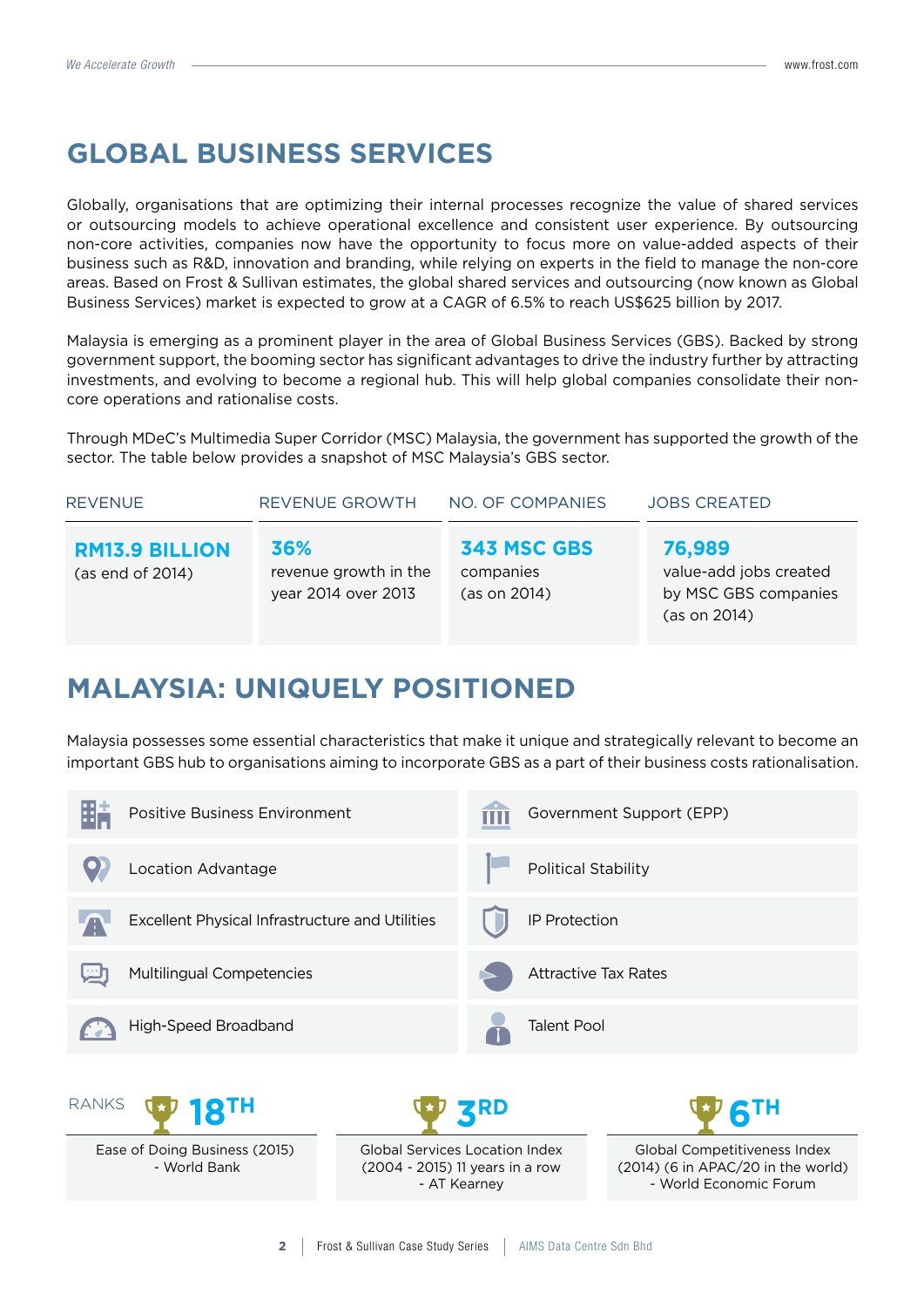## **DATA CENTRE AND CLOUD TECHNOLOGY AT THE HEART OF INNOVATION**

Data centre and cloud technology are considered to be major disruptors in the field of technology. Initially considered as an alternative means to back up data and for disaster recovery needs, these technologies are fast becoming a necessity for organisations to run their businesses.

| <b>THE "AS-A-SERVICE"</b><br>(AAS) MODEL | While new businesses find it risky to invest vast amounts in hardware, software<br>and storage capacity, offerings by data centre participants based on the<br>aaS Model enable conversion of CAPeX into OPeX by charging companies<br>on a subscription basis while ensuring quality, network, power and security<br>requirements.                                               |
|------------------------------------------|-----------------------------------------------------------------------------------------------------------------------------------------------------------------------------------------------------------------------------------------------------------------------------------------------------------------------------------------------------------------------------------|
| <b>DRIVING</b><br><b>INNOVATION</b>      | Most present-day innovations are being led by mobile app-based companies<br>providing services that run entirely on cloud technology. The aaS Model<br>enables modern start-ups to gauge hardware and software requirements at<br>different phases, ramping up operations as and when required to help reduce<br>cost, mitigate risks and have experts manage the infrastructure. |

## **FACTORS TO CONSIDER WHEN SELECTING A DATA CENTRE OPERATOR**

| <b>CARRIER</b><br><b>NEUTRALITY</b> | While many data centres are owned and operated by telecommunications<br>companies, some are operated by third-parties that allow access to<br>various carriers or Internet Service Providers (ISPs). This promotes healthy<br>competition and provides different options for customers.                                                                                                                                                |
|-------------------------------------|----------------------------------------------------------------------------------------------------------------------------------------------------------------------------------------------------------------------------------------------------------------------------------------------------------------------------------------------------------------------------------------------------------------------------------------|
| <b>CERTIFICATION</b>                | Third-party endorsement of the data centre facility should be a prime<br>consideration. The Uptime Institute offers a stringent tier-based certification<br>for reliability from Tier I (least reliable) to Tier IV (most reliable). Apart<br>from security and sustainable design standards, there is a host of reputable<br>certifications for data centres such as ISO and LEED (Leadership in Energy<br>and Environmental Design). |
| <b>REPUTATION</b>                   | Awards and rankings from reliable, independent organisations recognising<br>the performance of data centres are vital to add credibility. They not only<br>highlight the organisation's customer base and profile but provide insights<br>into its long-term stability and future prospects.                                                                                                                                           |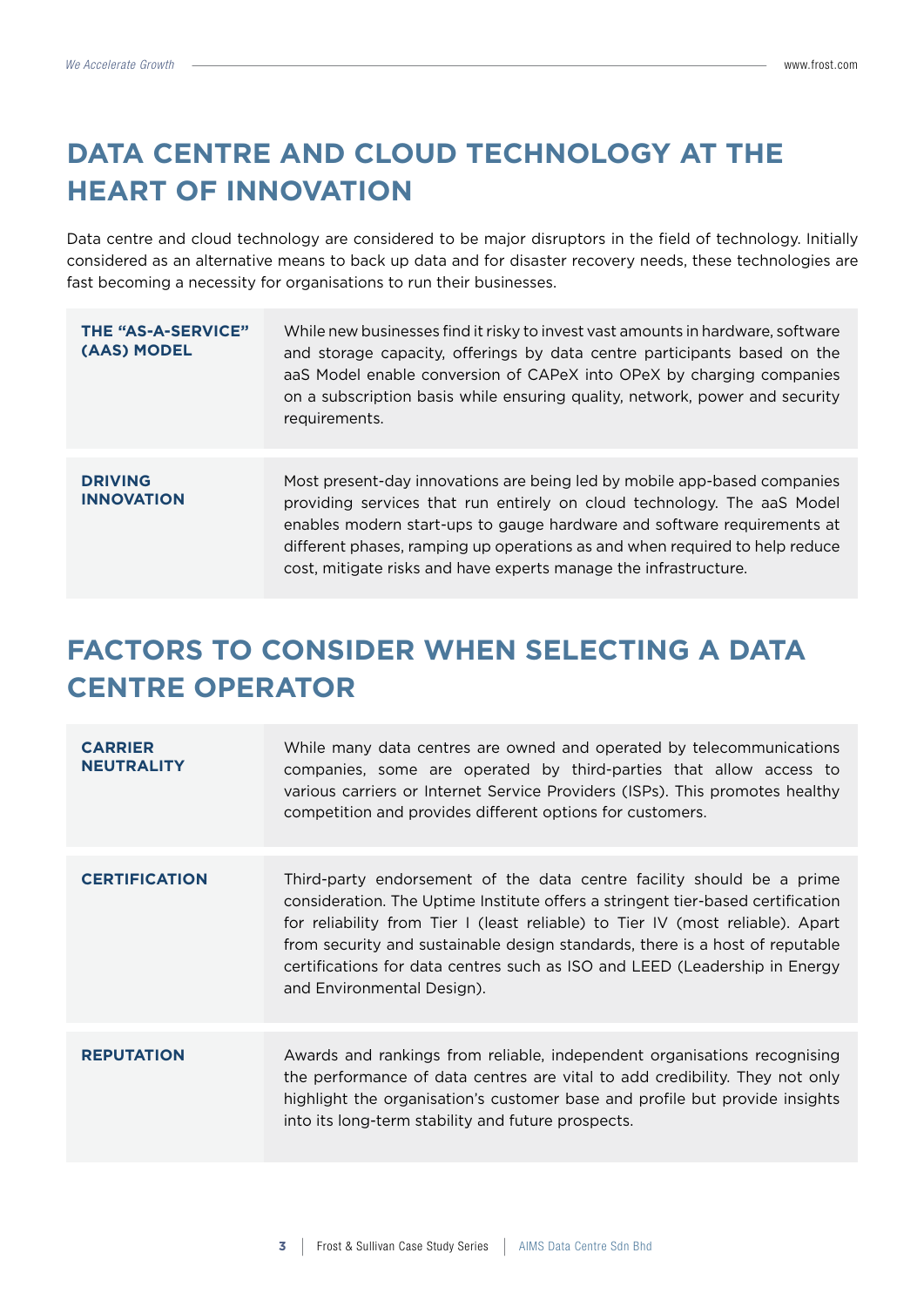## **AIMS' CARRIER-NEUTRAL DATA CENTRE FACILITIES**

AIMS provides carrier-neutral data centre facilities in the APAC region, making it Malaysia's most interconnected site. Its state-of-the-art facility at Menara AIMS in Kuala Lumpur has been identified as a "Kawasan Sasaran Penting Negara" (Nationally Significant Location) making it an infrastructure of national importance and with the highest levels of security.

The award winning data centre operator, is also industry certified to provide robust, redundant and connectivity rich data centre facilities and managed services in Malaysia and Southeast Asia. AIMS data centres are located in strategic locations across Malaysia, including Kuala Lumpur, Cyberjaya, Penang, Johor Bahru and Kota Kinabalu.

AIMS also has data centre presence in Singapore, Thailand, Vietnam and Hong Kong through strategic alliances with other data centre partners. It is also the anchor site for the Malaysia Internet Exchange (MyIX) and serves as a host to all domestic and more than 80% of foreign telecommunications carriers based in Malaysia.

Its international-standard facilities have seen AIMS receive accreditations that include Payment Card Industry Data Security Standard (PCI DSS), Information Security Management System (ISO/IEC 27001: 2013) and Quality Management System (ISO 9001:2008) which makes them on par with international data centre operations.

Supporting more than three hundred (300) customers that include global multi-national companies (MNCs) and large corporations within its secure data centre spaces of approximately 50,000 square feet, AIMS has helped create "communities" within its data centres. This has put AIMS on the global map as one of the most highly inter-connected telecommunications hub in the region. This forms the value proposition and the essence of AIMS competitive advantage in the industry, unparalleled in Malaysia.

#### **AIMS SERVICES INCLUDE:**

**Colocation Services**: AIMS' co-location services are designed to help safeguard its customers' mission-critical data with the highest level of security and operational reliability. As Malaysia's and Southeast Asia's most densely populated carrierneutral operator, AIMS offers unmatched connectivity options with access to a wide range of providers for added redundancy and resiliency. Maintained roundthe-clock by a team of experts, AIMS' state-of-the-art facilities boast multiple redundant fibre connections, 24-hour security, fire suppression and cooling systems, and uninterrupted power supply (UPS) with backup generators.

**Managed Services**: AIMS' managed services are tailored to support its customers' critical and resource-intensive IT operations. This includes procurement and deployment of hardware, software, network, security and backup. Outsourcing the management of these functions under the care of AIMS' professional and certified engineers enables customers to optimise their resources and operations.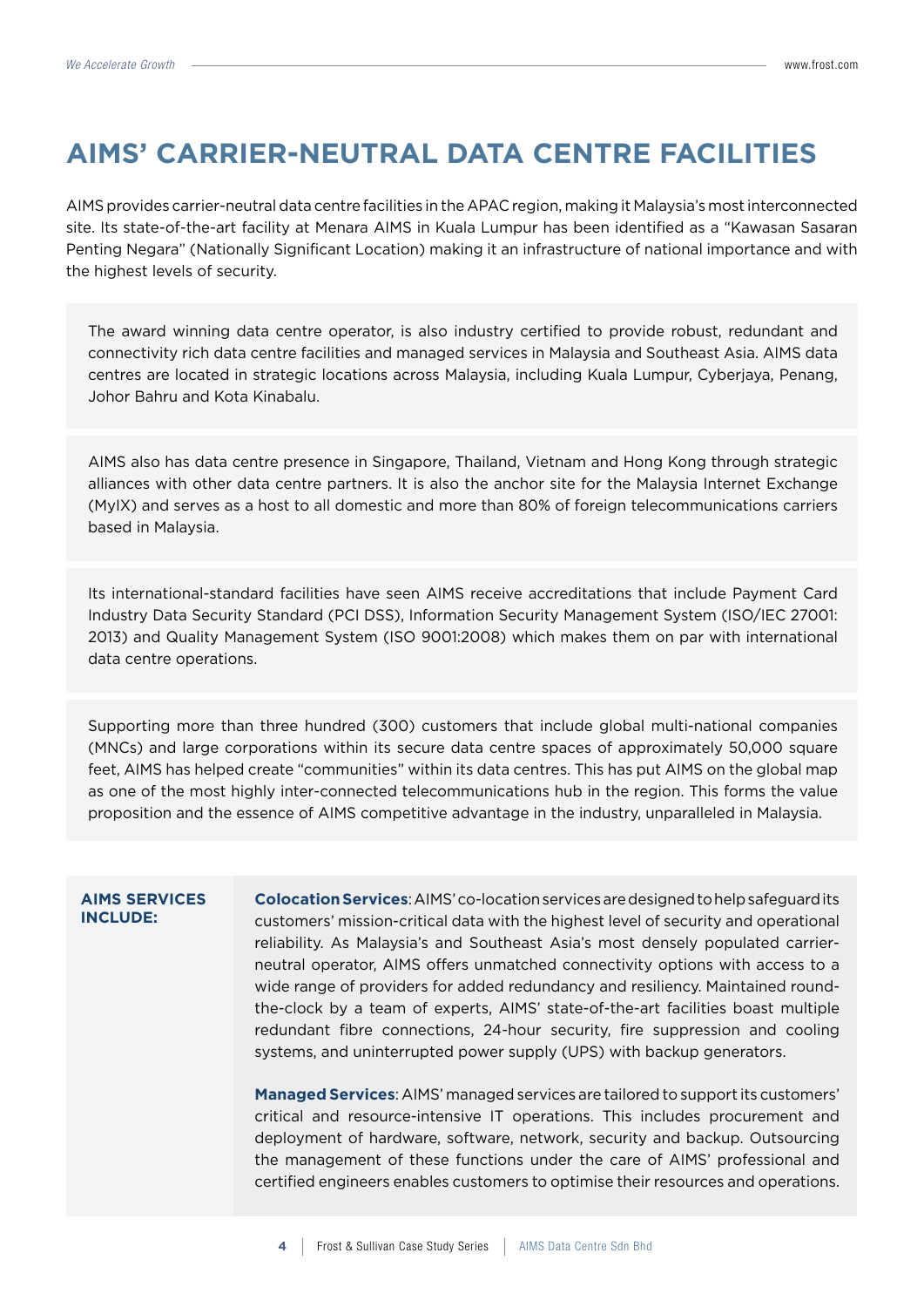AIMS also provides round-the-clock monitoring of the entire system so its customers get to focus on growing their businesses.

**Network Services**: As a leading carrier-neutral data centre provider, AIMS hosts a wide range of domestic and international carriers and ISPs. Through this, it delivers unrivalled access to peering and transit connectivity across its data centres. Its connectivity-rich environment offers greater choice, flexibility and resilience. AIMS' suite of network services includes dedicated Internet access, metro Ethernet solutions, and domestic and international leased line circuits.

**Disaster Recovery (DR)**: AIMS has the capability to provide a wide range of options for disaster recovery and business continuity planning to fit customers' diverse business needs. Whether it is disaster recovery or secondary site or work site recovery, AIMS' facilities offer the right combination of features and conveniences to ensure seamless recovery. AIMS' disaster recovery and business continuity planning services include consultancy, planning and management, offsite tape, recovery workspace and Cloud by AIMS.

**Content Delivery Network (CDN): CDN is a solution for organising, storing and** streaming content on the web with optimised flow of content to end users. CDN by AIMS' solution allows businesses to deliver content that requires large transfer rates through a streamlined process of caching and delivery to ensure this is achieved in the quickest possible time. CDN by AIMS can be used in a variety of businesses, including social networking, entertainment, media, software, broadcast, e-banking and e-commerce websites. CDN by AIMS replicates content across thousands of servers around the world and as such, shortens data travelling time and distance. Content is delivered faster, reliably and securely providing end-users an improved web experience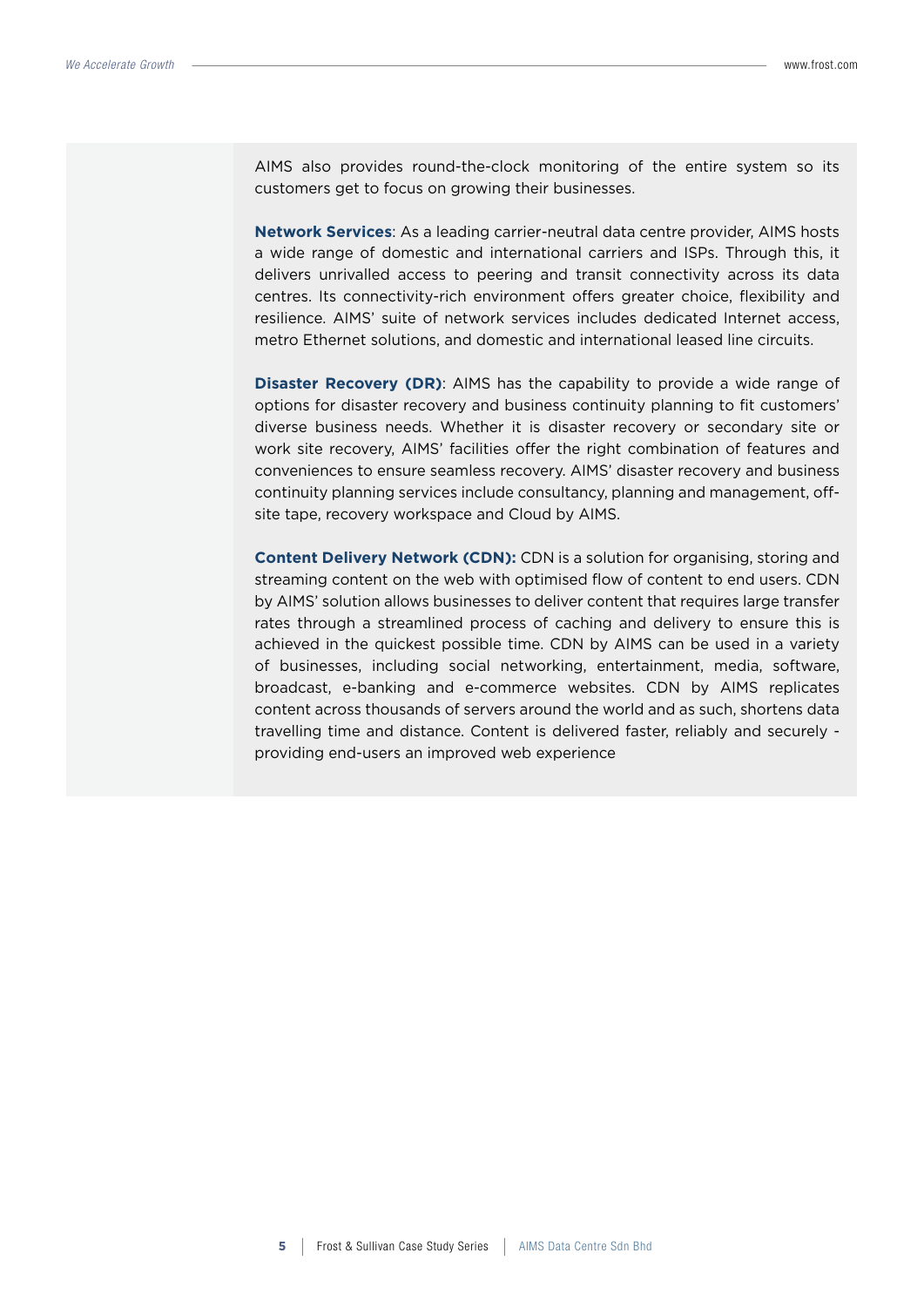### CLIENT SUCCESS STORY

**Client** - A leading global postal and logistics organisation

| <b>PROBLEM</b><br>FACED/<br><b>BACKGROUND</b> | The client initially subscribed to another colocation services provider but started<br>facing degraded performance. The under-performance was mainly attributed to<br>the service provider undergoing financial distress eventually leading to liquidation<br>proceedings.                                                                                                                                                                                                                                                                                                                                                                                                                                                                                                                                                                                                                                    |
|-----------------------------------------------|---------------------------------------------------------------------------------------------------------------------------------------------------------------------------------------------------------------------------------------------------------------------------------------------------------------------------------------------------------------------------------------------------------------------------------------------------------------------------------------------------------------------------------------------------------------------------------------------------------------------------------------------------------------------------------------------------------------------------------------------------------------------------------------------------------------------------------------------------------------------------------------------------------------|
| <b>CLIENT</b><br><b>CONSIDERATIONS</b>        | The client was seeking a more reliable colocation services provider. The client's<br>tendering process of shortlisted vendors gave due regard to aspects such as:<br>Tier 3 certification<br>$\overline{O}$<br>Long-term lease or ownership of the facility<br>$\circ$<br>Strict compliance with performance criteria (SLAs)<br>$\circ$<br>No single point of failure<br>$\circ$<br>Sustainable business model<br>$\circ$<br>New service provider's financial strength that able to provide a long term<br>$\bullet$<br>sustainable colocation service<br>Location of the data centre was another consideration as the disaster<br>$\bullet$<br>recovery site has to be away from Cyberjaya, where their primary data centre<br>is located.<br>While colocation and connectivity were major criteria, the client was also looking<br>for tape media storage services and DR Workplace with office facilities. |
| <b>SOLUTION</b><br><b>PROVIDED</b>            | AIMS provided colocation space for the client at its facility at Menara AIMS,<br>Kuala Lumpur. The facility has a long-term lease arrangement with the sovereign<br>investment firm, PNB. Cost-effective connectivity is being delivered through<br>the Inter-DC project conducted with MDeC at Cyberjaya and AIMS' dark fibre<br>infrastructure between Menara AIMS and Cyberjaya where the customer's<br>primary production site is located.                                                                                                                                                                                                                                                                                                                                                                                                                                                                |

### FROST & SULLIVAN COMMENTARY

"AIMS key strength lies in the fact that it is a Carrier-Neutral Data Centre facility. The data centre operator is able to provide seamless connectivity to global players through its preferred "homebased" ISPs. Being owned by the well-established, Time Dotcom Berhad, AIMS possesses financial stability making it a safer bet for customers to invest in, as evident from its extensive customer base of over 300 companies."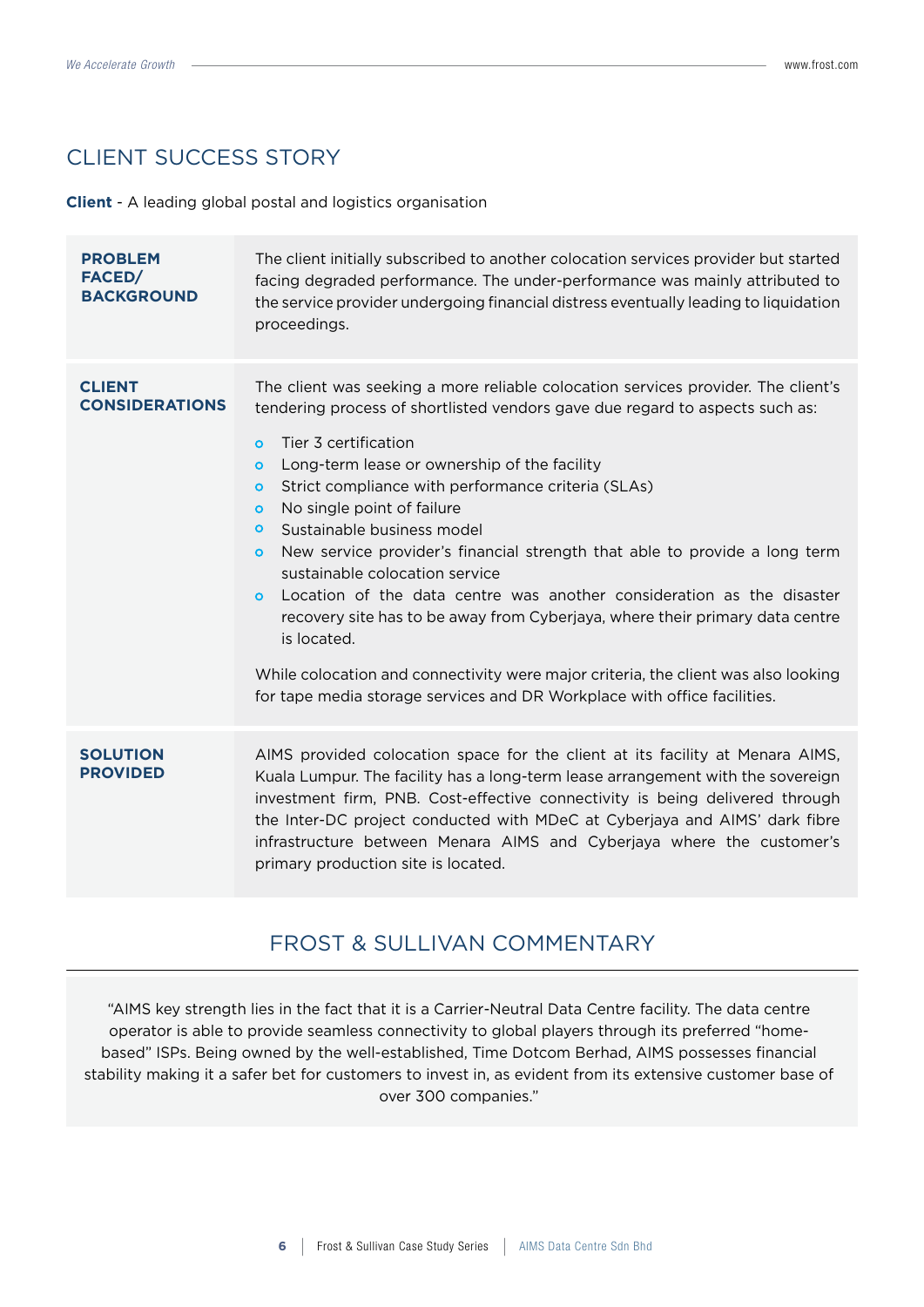

AIMS is Malaysia and South East Asia's leading carrier-neutral data centre operator and managed services provider. Located in the central business district of Kuala Lumpur and Cyberjaya, AIMS provides international class data storage facilities and ancillary services, augmented by an unrivalled platform for inter-connectivity. AIMS is one of the most interconnected sites in Malaysia and South East Asia. Apart from its primary data centre in Menara AIMS, the company also operates data centres in Cyberjaya, Johor, Singapore, Penang and Sabah. In 2011, AIMS was awarded the Best Data Centre Engagement of The Year by Outsourcing Malaysia and named Frost & Sullivan's Data Centre Services Provider of the Year in 2014.

### COMPANY FACTSHEET:

| <b>COMPANY NAME</b>                      | AIMS Data Centre Sdn Bhd                                                                                          |
|------------------------------------------|-------------------------------------------------------------------------------------------------------------------|
| <b>CORE BUSINESS</b>                     | Data Centre and Managed Services                                                                                  |
| <b>MAJOR INDUSTRIES</b><br><b>SERVED</b> | Telcos, web hosters, system integrators, corporations, enterprises, payment<br>gateways, content providers, VOIPs |
| <b>COMPANY PRESENCE</b>                  | Kuala Lumpur, Cyberjaya, Penang, Johor Bahru, Kota Kinabalu, Singapore,<br>Thailand, Hong Kong, Vietnam           |
| <b>NUMBER OF</b><br><b>EMPLOYEES</b>     | Approximately 90 employees based in Malaysia                                                                      |

### **COMPANY** CONTACT DETAILS

#### www.aims.com.my

- $\searrow$ marketing@aims.com.my
- +603-2031 4988
- +603-2031 8948
- Level 18, Menara AIMS (fka Menara Aik Hua), Changkat Raja Chulan, 50200 Kuala Lumpur, Malaysia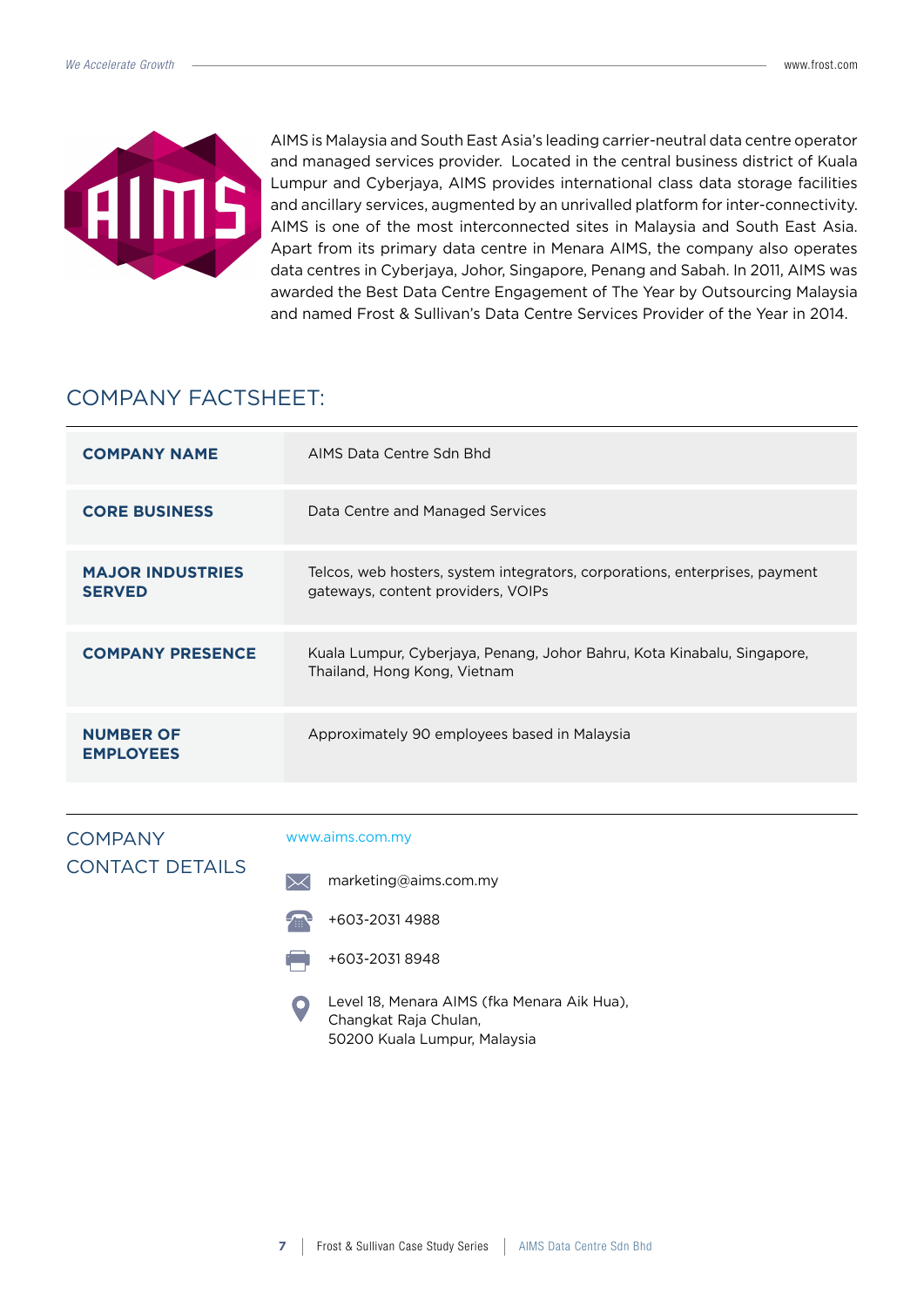## FROST & SULLIVAN

### *WE ACCELERATE GROWTH*

#### [WWW.FROST.COM](http://www.frost.com)

| Auckland            | Colombo               | London      | <b>Paris</b>     | Singapore        |
|---------------------|-----------------------|-------------|------------------|------------------|
| <b>Bahrain</b>      | Detroit               | Manhattan   | Pune             | Sophia Antipolis |
| <b>Bangkok</b>      | Dubai                 | Mexico City | Rockville Centre | Sydney           |
| <b>Beijing</b>      | Frankfurt             | Miami       | San Antonio      | Taipei           |
| <b>Bengaluru</b>    | Iskandar, Johor Bahru | Milan       | Sao Paulo        | Tel Aviv         |
| <b>Bogota</b>       | Istanbul              | Mumbai      | Seoul            | Tokyo            |
| <b>Buenos Aires</b> | Jakarta               | Moscow      | Shanghai         | Toronto          |
| Cape Town           | Kolkata               | New Delhi   | Shenzhen         | Warsaw           |
| Chennai             | Kuala Lumpur          | Oxford      | Silicon Valley   | Washington D.C.  |

#### **ABOUT FROST & SULLIVAN**

Frost & Sullivan, the Growth Partnership Company, works in collaboration with clients to leverage visionary innovation that addresses the global challenges and related growth opportunities that will make or break today's market participants. For more than 50 years, we have been developing growth strategies for the Global 1000, emerging businesses, the public sector and the investment community. Is your organization prepared for the next profound wave of industry convergence, disruptive technologies, increasing competitive intensity, Mega Trends, breakthrough best practices, changing customer dynamics and emerging economies?





#### **Copyright Notice**

The contents of these pages are copyright © Frost & Sullivan. All rights reserved. Except with the prior written permission of Frost & Sullivan, you may not (whether directly or indirectly) create a database in an electronic or other form by downloading and storing all or any part of the content of this document. No part of this document may be copied or otherwise incorporated into, transmitted to, or stored in any other website, electronic retrieval system, publication or other work in any form (whether hard copy, electronic or otherwise) without the prior written permission of Frost & Sullivan.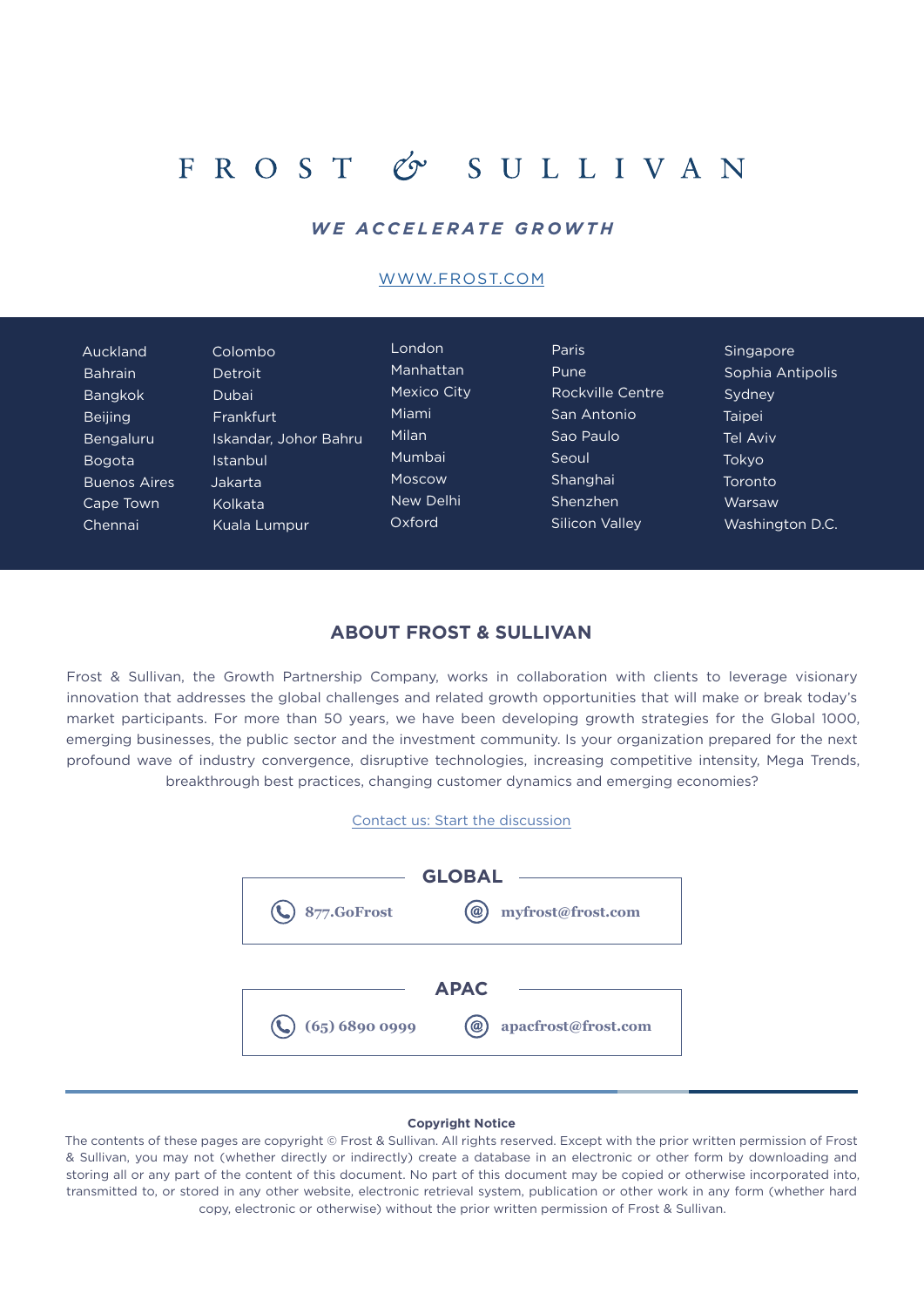

#### [WWW.MDEC.COM](http://www.frost.com).MY

### **ABOUT MDeC**

The Multimedia Development Corporation (MDeC)) was incorporated in 1996 to strategically advise the Malaysian Goverment on legislation, policies and standards for ICT and multimedia operations as well as to oversee the development of the Malaysian Multimedia Super Corridor (now MSC Malaysia). MSC Malaysia became the platform to nurture the growth of Malaysian Small and Medium Enterprises (SMEs) in the IT industry whilst attracting participation from global ICT companies to invest and develop cutting-edge digital and creative solutions in Malaysia.

in 2011, 15 years after the introduction and successful implementation f MSC Malaysia, Multimedia Development Corporation (MDeC)'s mandata was broadened by Prime Minister to include driving Malaysia;s transition towards a developed digital economy by 2020 through DIgital Malaysia. Following this, in 2012, Digital Malaysia was official unveiled as the national transformation programme to achieve this aim.

Founded on three strategic thrusts, Digital Malaysia is a natural progression to harness the building blocks already laid by MSC Malaysia. It will drive wealth creation, stimulate efficiently and enhance quality-of-life by harnessing and building upon Malaysia's varied ICT initiatives, resulting in a nation that connects and empowers goverment, business and citisens through a vibrant and demand-focused digital ecosystem.

### MULTIMEDIA DEVELOPMENT CORPORATION (MDEC) SDN. BHD (389356-D)



www.facebook.com/mscmalaysia



www.twitter.com/mscmalaysia







2360 Persiaran APEC 63000 Cyberjaya Selangor Darul Ehsan, Malaysia